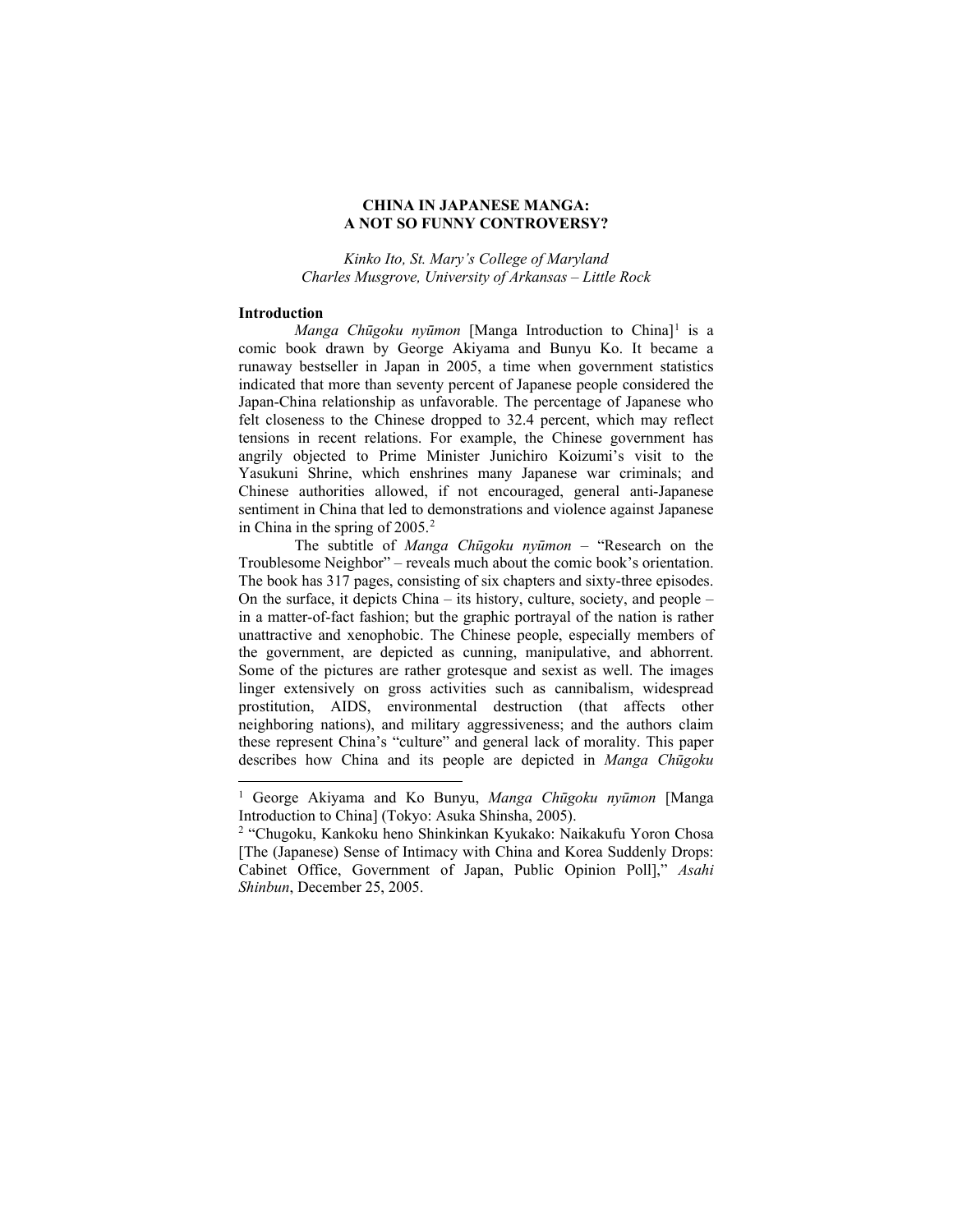*nyūmon* and discusses the social and intellectual implications of this manga in the new millennium.

## **The Background of the Authors of** *Manga Chūgoku nyūmon*

George Akiyama was born in Tochigi prefecture in Japan in 1943. He debuted as a manga artist in 1966, and in 1970 he started *Zenigeba* and *Ashura.* He has attracted much attention thanks to his depiction of human nature in a stark-naked manner. In 1973 Akiyama started *Haguregumo,* and he is still drawing the long-lived manga. Hanazono University in Kyoto adopted *Haguregumo* as part of an entrance examination question in 1977. The manga also won the 24<sup>th</sup> Shogakukan Manga Award. Akiyama's manga have been quite popular, and they have often been made into TV dramas and movies.<sup>[3](#page-1-0)</sup>

Bunyu Ko was born in Taiwan in 1938. He graduated from Waseda University in Tokyo and he also went to graduate school at Meiji University. He is a critic in such fields as East Asian politics, economy, history, and society. His books include *Minikui Chūgokujin* [The Ugly Chinese] (1994) and *Chūgokukoso Nihonni shazaisubeki kokonotsuno riyū*  [Nine Reasons Why China Should Apologize to Japan] (2004).

# *Manga Chūgoku nyūmon –* **the Book**

*Manga Chūgoku nyūmon* belongs to a genre of manga called *kyōyō manga,* or "academic" or "educational" manga. *Kyōyō* literally means "culture," "education," and "refinement." Many find the term *kyōyō manga*  contradictory, because it is commonly assumed that manga is for entertainment and for children only, and that refined adults should not read such material. It was in the 1970s when this new category of manga emerged in Japan. The genre is also referred to as "information manga," "expository manga," or "textbook manga." *Kyōyō manga* are comparable to the "Beginners" series published in the United States and include many witty and comical drawings as well as technical explanations.[4](#page-1-1) *Manga Chūgoku nyūmon* is entertaining, and it contains information and statistics on China that makes it read almost like a textbook. There are many pages where little or no manga art appears, replaced instead by photographs and

<span id="page-1-0"></span><sup>3</sup> See http://www.george-akiyama.com/profile.html for George Akiyama's official website.

<span id="page-1-1"></span><sup>4</sup> Kinko Ito, "The Manga Culture in Japan," *Japan Studies Review* 4 (2000): 1-16.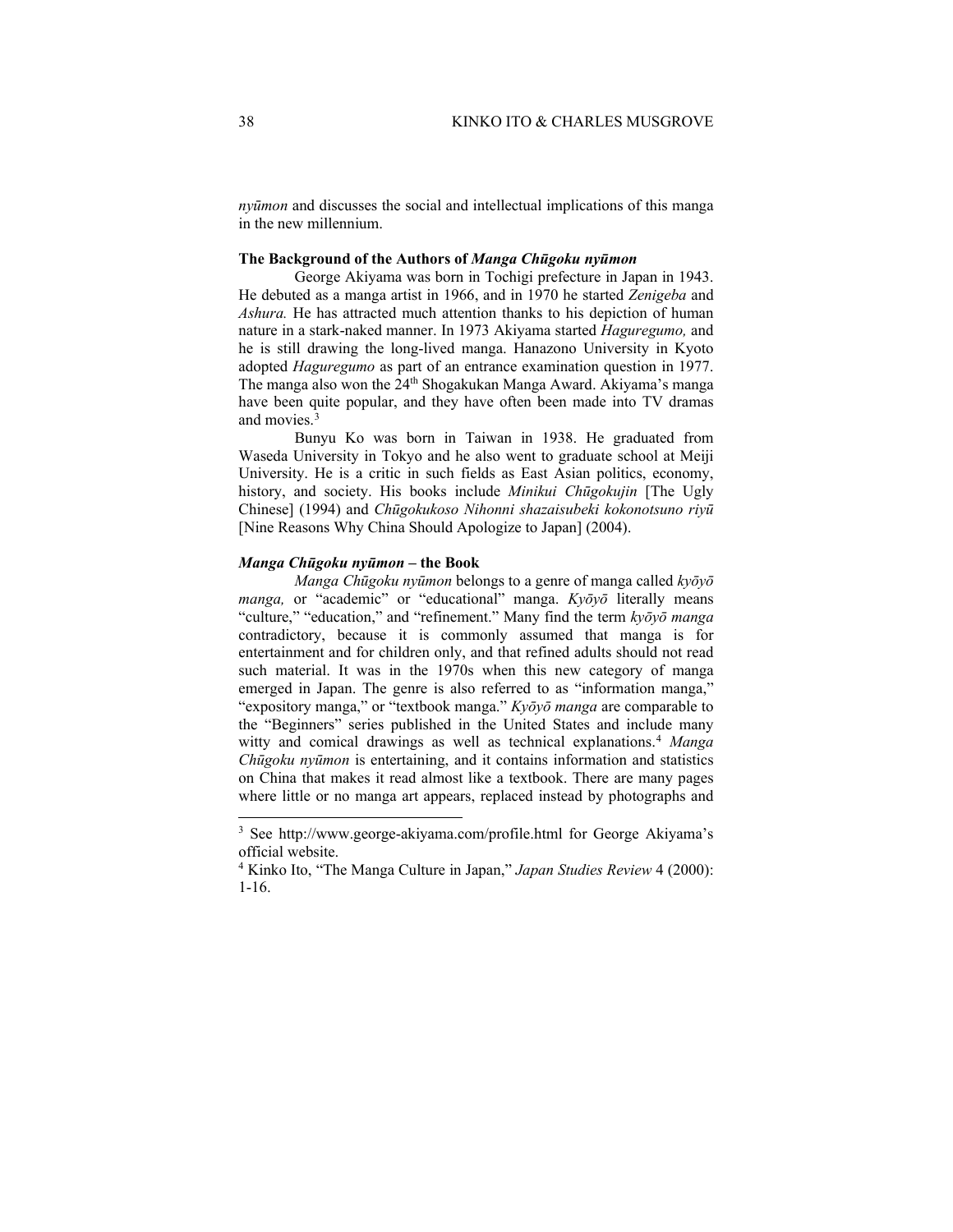straight text offered in the form of erudite verbal explanations by the characters in the story.

Jintaro Dokugusuri, whose surname literally means "poison medicine," is the book's protagonist. He is Japanese, tall, well-built, ugly, rough, clever, and outspoken. Dokugusuri is quite knowledgeable about Chinese culture, history, and politics; and he is a representative of an association called *Nicchū yūkō shinzen jingikai*, or the Japan-China Friendship, Goodwill, Humanity, and Justice Association. His business is located in the Kabuki-chō district of Tokyo where some Chinese mafias have recently advanced. These gangs are invading his territories and intimidating the Japanese businesses. Dokugusuri definitely feels a sense of urgent threat by the Chinese not only to his business and well-being, but also to Japan as a nation.

Throughout the book he meets and talks with various politicians who have different ideas about China, its military potential, and its aggressive foreign agenda. The politicians include Japanese Prime Minister Junichiro Koizumi, American President George W. Bush, British Prime Minister Tony Blair, Russian Prime Minister Vladimir Putin, and North Korean President Kim Jong Il, among other international leaders. Dokugusuri engages in debate with these politicians, and he often ends up lecturing them about the threat of China using facts, data, and statistics found in Chinese mass media and other sources. Japanese Prime Minister Koizumi is often depicted as indifferent, powerless, or clueless in regard to the very urgent Chinese threat. Dokugusuri points out that the Japanese politicians try to ignore the nature of this "Chinese problem." Many famous and powerful Chinese politicians who are the historical figures in international politics also appear in the episodes: Chairman Mao Zedong, Chiang Kai-Shek, Sun Yat-sen, Zhou Enlai, Deng Xiaoping, etc. Dokugusuri introduces their strategies as politicians, their defeats, victories, social policies, how they affected the masses, and their significance in Chinese history.

Dokugusuri is perturbed by many aspects of Chinese history, society, culture, and people, and he is especially concerned with the military advancement and threats that China is already making in many areas of East Asia today. The book begins with an episode of the appearances of the Chinese vessels that performed research illegally in the territorial waters of Japan in July 2004. Dokugusuri's diary also records that China carried out investigations in the same areas in February 2002 and October 2003. George W. Bush explains that China needs to conduct this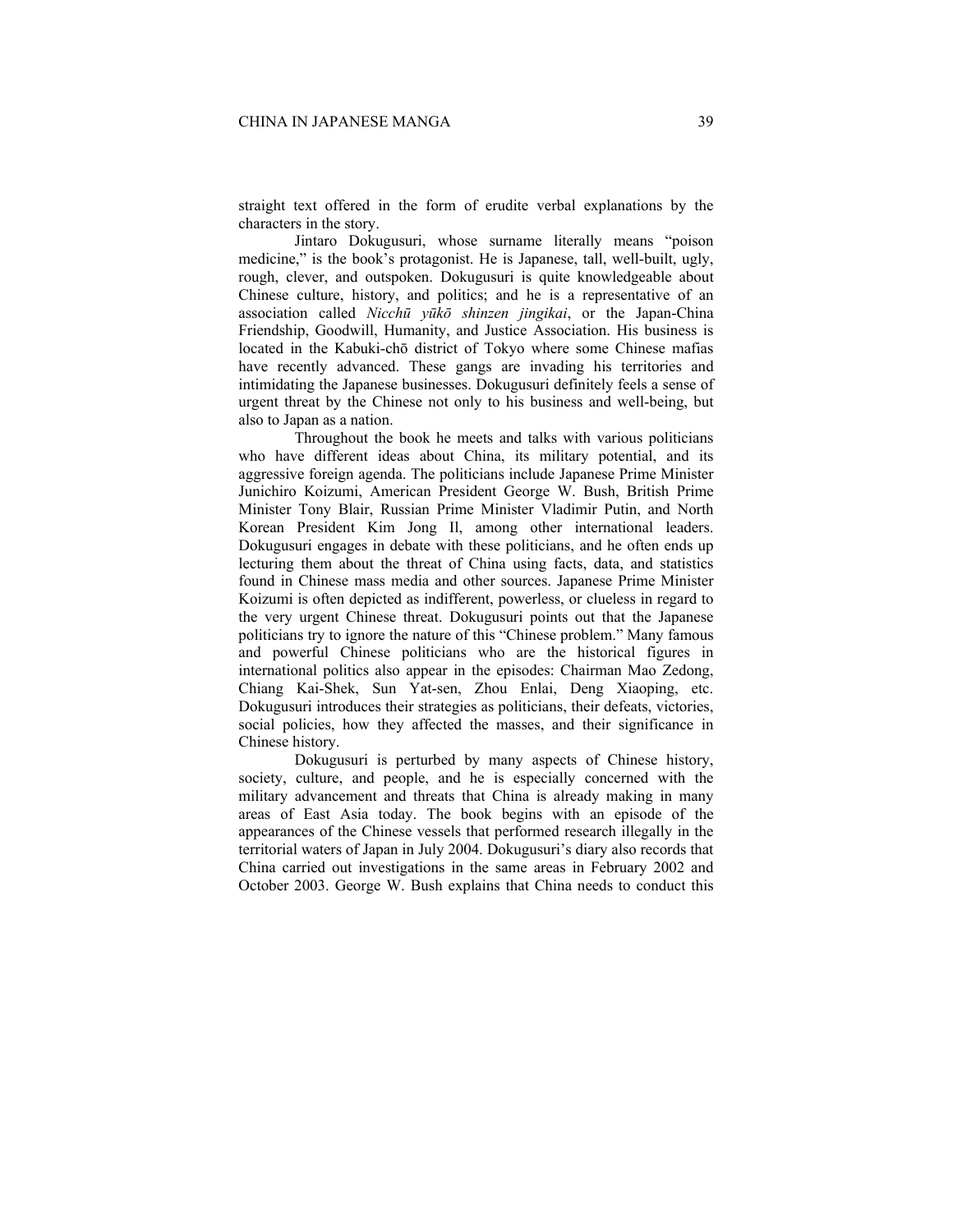kind of investigation in order to prepare for the American military intervention, if China ever invaded Taiwan.

The first chapter covers many territorial issues surrounding China. The Chinese traditionally assume that all lands belong to China. The name of the country itself is rather ethnocentric. China is written with two Chinese characters that are "center" and "country," meaning that it is a nation in "the center of the universe." Bush explains that China needs to secure food and energy for the future and to prepare for its invasion of Taiwan. China also wants to challenge the American hegemony.

According to Dokugusuri, China has been trying to change history by redefining or "inventing" it, even as the Chinese continuously accuse Japan of causing all their problems. The episodes in the book portray the Chinese people as despising and looking down upon the Japanese. One even gets the impression that the Chinese hate the Japanese so much that they are ready to destroy the entire island nation. Dokugusuri ominously mentions a Chinese newspaper report, which notes that with the concentration of Japanese industries in urban areas, it would be possible for China to dispatch Japan entirely with the use of only twenty atomic bombs. [5](#page-3-0)

Most of the book, then, is devoted to revealing disturbing recent trends and historical precedents that belie Chinese claims to moral superiority. Most salaciously, Dokugusuri begins with a notorious prostitution scandal involving Japanese tourists in September 2003. At the time, the Chinese press in Hong Kong reported that a large-scale orgy involving 380 Japanese tourists and more than 500 Chinese "hostesses" had occurred at a Canton hotel. Reportedly, organizers paid approximately ¥17,000 for each prostitute.[6](#page-3-1) Such seemingly outrageous behavior elicited an immediate angry protest from the Chinese government and general anti-Japanese sentiment grew until it even became a diplomatic problem.

In the manga, Dokugusuri helpfully explains that there was more to the story that the Chinese press kept under wraps. First of all, he notes, there was the nature of the location. Jukai is like the Kabuki-cho district of Tokyo, and it has been a place very well known for prostitution worldwide. In addition, Dokugusuri cites a World Health Organization estimate that there are six million Chinese prostitutes, as well as other nameless Chinese specialists who say that actual number of prostitutes exceeds fifteen

<sup>5</sup> George Akiyama and Ko Bunyu, *Manga Chūgoku nyūmon*, p. 203.

<span id="page-3-1"></span><span id="page-3-0"></span> $6$  Ibid., p. 44. With an exchange rate of about  $\frac{1}{2}$  117 per dollar, that would be just over \$145 each.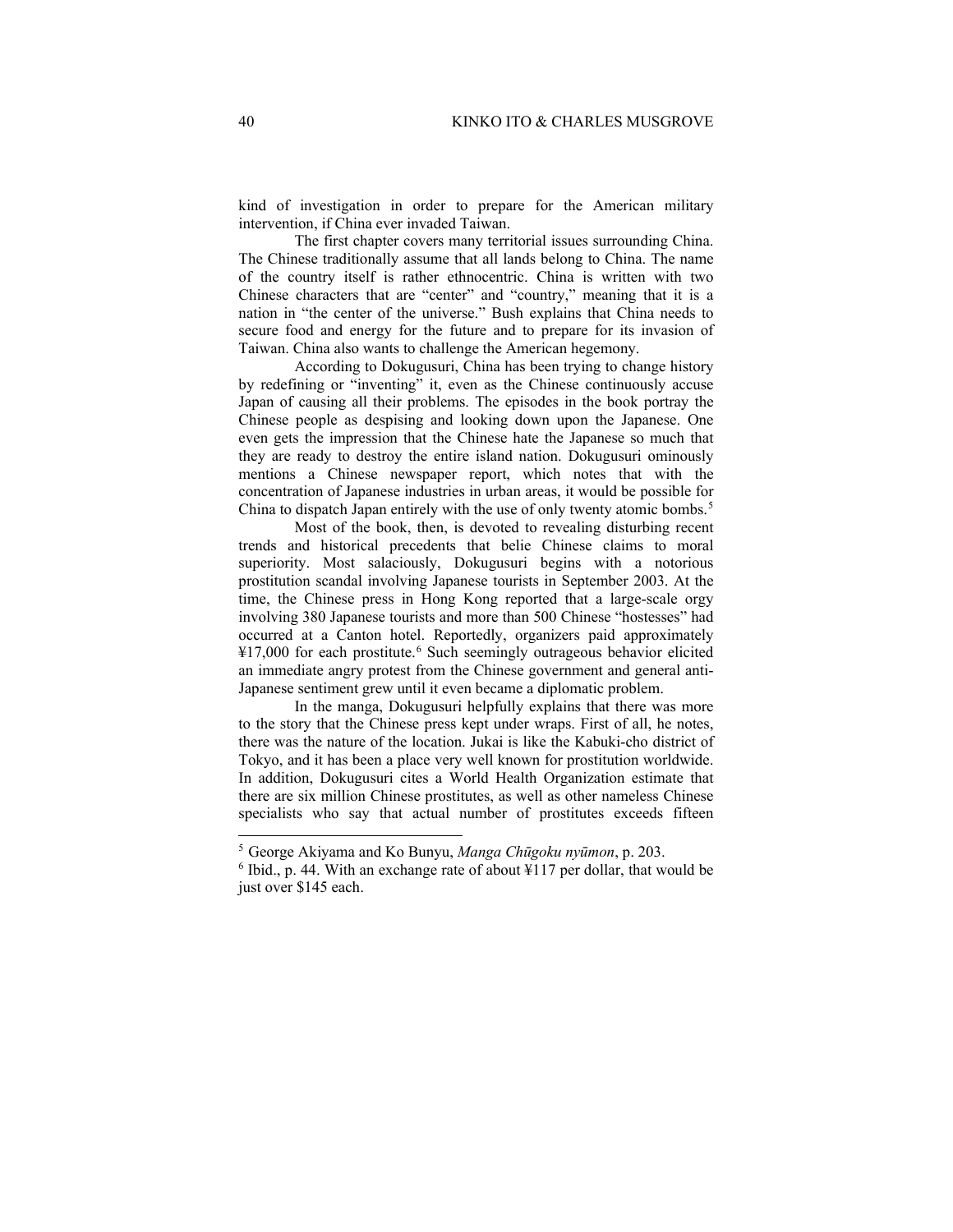million.[7](#page-4-0) Furthermore, it is estimated that prostitution constitutes ten percent of the Chinese GDP. In light of the prevalent nature of seemingly acceptable prostitution in China, Dokugusuri goes on to argue that the real cause of the controversy was an effort to deflect attention away from and retaliate for recent reports in the Japanese media that Chinese criminals accounted for more than half of all crimes committed by foreigners in Japan.<sup>[8](#page-4-1)</sup> Meanwhile, there is the matter of possible Chinese complicity or even duplicity in the event. After all, Dokugusuri reminds readers, the effort to supply the hundreds of prostitutes in this successful "business transaction" reveals much planning and organization ahead of time on the Chinese part. In fact, it was so well-organized that Dokugusuri suggests in his conversation to the otherwise unknowing Prime Minister Koizumi that in all likelihood there was a concerted effort on the part of rival "service companies" – who had been left out of the action – to break the story to the media to embarrass those involved. The news report could have been a conspiracy after all.

It is hard to evaluate statistics on illegal activity in China, as elsewhere, and prostitution is illegal in China. In fact, the Communist Party in the 1950s took great pride in ridding the country of this social ill that was officially condemned as bourgeois and exploitative.<sup>[9](#page-4-2)</sup> But, in the reform era since 1979, open prostitution has indeed returned to China in dramatic fashion. From time to time the government will crack down on prostitution, arresting hundreds of thousands of prostitutes each year, but many escape the nets, and practitioners can still be found operating karaoke bars and dance clubs in every major city.[10](#page-4-3) The point of the manga portrayal, however, seems to be that the Chinese people, as a whole, are hypocrites for protesting angrily about the incident of 2003. After all, the manga implies, what harm did Japanese tourists do if prostitution is so openly practiced in

<sup>7</sup> Ibid., p. 45.

<span id="page-4-2"></span><span id="page-4-1"></span><span id="page-4-0"></span><sup>8</sup> Ibid., p. 46.

<sup>&</sup>lt;sup>9</sup> Recent studies have shown that forms of prostitution continued to exist in China during the height of the Maoist era, as some women traded sexual services for scarce resources. For example, see Gail Hershatter, *Dangerous Pleasures: Prostitution and Modernity in Twentieth-Century Shanghai* (Berkeley, CA: University of California Press, 1997), pp. 331-333.<br><sup>10</sup> For recent information on official policies, crackdowns, and public

<span id="page-4-3"></span>perceptions of prostitution in contemporary China see Elaine Jeffreys, *China, Sex and Prostitution* (London: RoutledgeCurzon, 2004).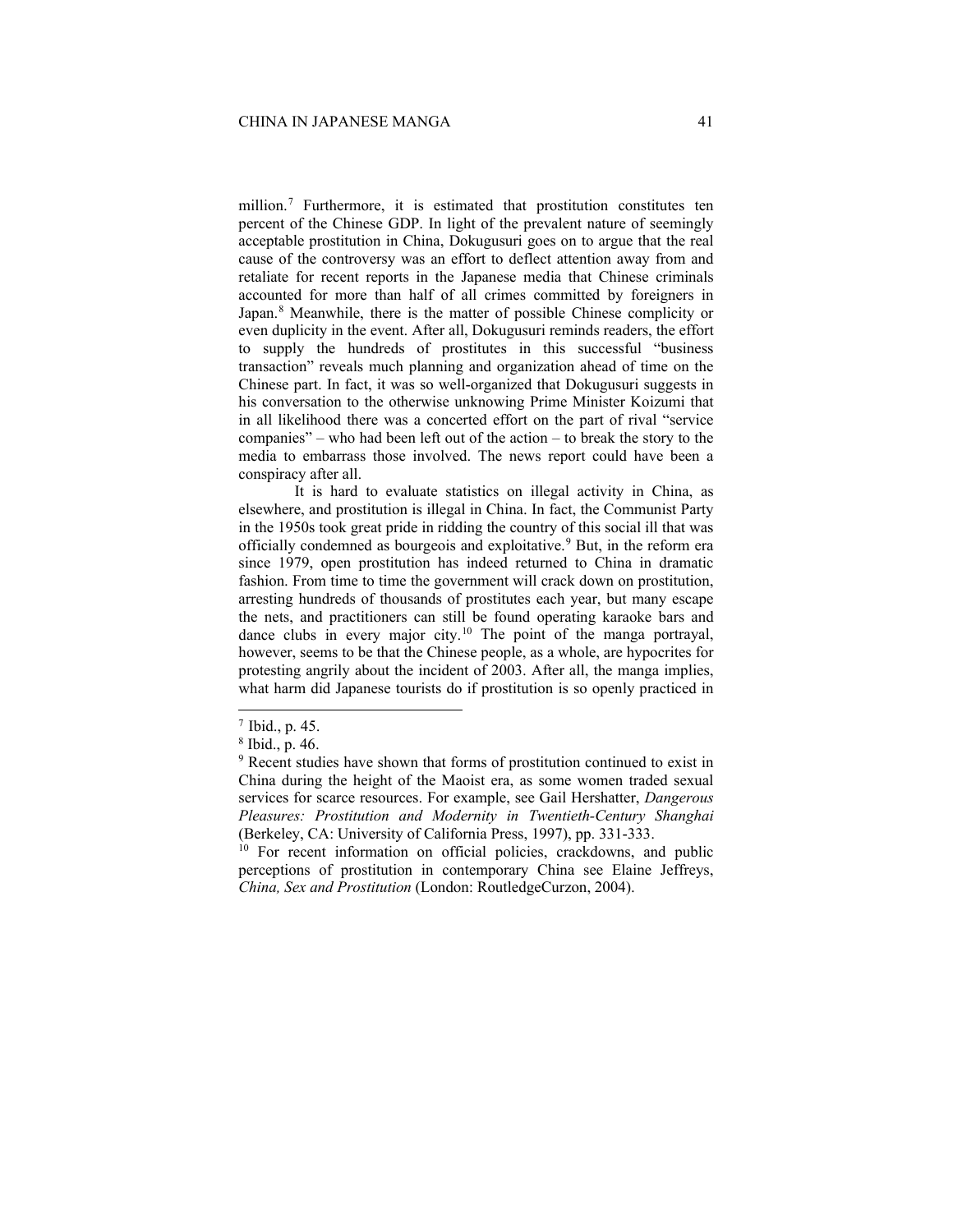China today? The subtext is that the Chinese themselves were complicit in the activities and, therefore, public outrage should be directed at the Chinese government that continues to be quite lax in eliminating what it claims is a major social problem.

Moving from recent sexual controversies, the manga's next two chapters depict a history of anti-Japanese sentiment in China; and in particular the authors single out Chinese coverage of the Nanjing Massacre in 1937 as an example of blatant Japan bashing. The book poses several questions about what it calls an "incident." For example, how could the Japanese military kill one million people in Nanjing, as claimed by some nationalist scholars in China, when the total population of the city at the time was only 200,000? Furthermore, what is one to make of the Communist Chinese government's official claims that "more than 300,000" people were killed?<sup>[11](#page-5-0)</sup> Chinese scholars conventionally argue that the population swelled as people from the surrounding countryside fled to the walled city as the Japanese advanced. But, indicate the manga writers, what evidence is there? There seems to be a problem with the statistics. Meanwhile, the manga mentions a Japanese bestseller, *Nankin jiken "shōko shashin" o kenshōsuru* [Investigating the Evidence: Photographs of the Nanking Incident], which was written by Shudo Higashinakano, et al., and published by Soshisha in 2005. Higashinakano is the head of the Association of Nanjing Studies, and according to him, researchers analyzed more than 30,000 photographs over a period of three years and found that 143 photographs were either fabricated or were composite photographs. [12](#page-5-1) Again, according to the manga's narrators there seems to be doubt about the evidence.

But, with whom are the manga's authors really sparring? No credible scholar claims that one million people died in the city of Nanjing, and most admit that the statistics used to establish various estimates are far from exact.[13](#page-5-2) It is true that the flows of people in and out of the city during

<span id="page-5-1"></span><span id="page-5-0"></span><sup>11</sup> George Akiyama and Ko Bunyu, *Manga Chūgoku nyūmon*, p. 74.

<sup>12</sup> Ibid., p. 76.

<span id="page-5-2"></span><sup>&</sup>lt;sup>13</sup> Estimates are also complicated by differing definitions of what constitutes a "civilian death," differing time frames, and different geographical areas defined as being within the scope of Nanjing. Most scholars outside China and Japan have settled on a range from between 100,000 to 200,000 dead, based on burial figures of charity organizations around Nanjing. Even Iris Chang's emotional treatise on the subject does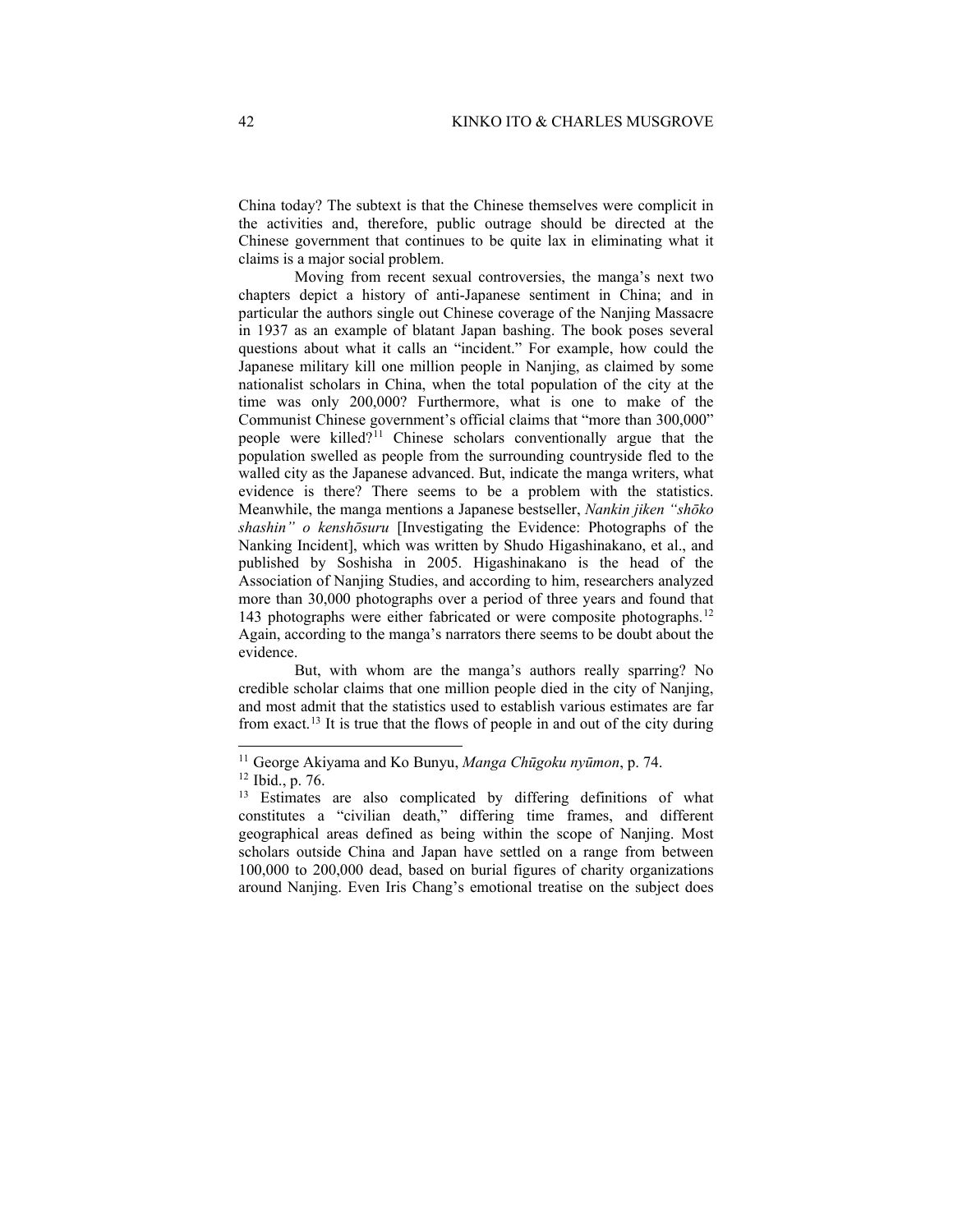the war were tremendous and no one can offer clear numbers. Essentially, the manga plays a "numbers game" that is designed to deflect attention away from what scholars, both in Japan and China, generally agree on. Members of the Japanese army committed atrocities in the city, including large numbers of civilian deaths and numerous rapes and other abuses. To most, the numbers, whether in the thousands or tens of thousands, qualify as a "massacre," not simply an "incident." But the manga writers seem to want the reader to believe that the people of China are prone to exaggeration. The clear implication is that if the government (or "Chinese society") can grossly inflate these figures and use a few falsified pictures to make their case, then why should we be expected to believe any of it? Of course, this would be a very appealing argument for people who have grown tired of being defensive about a war that they would like to believe was truly intended to combat Western imperialism in Asia. A conspiracy of communism and "victor's justice," it seems to the authors, clouds the judgment of world opinion, and the real audience for their argument, comic buyers in Japan who made this work a bestseller, seemed not to object.

Chapter Four shifts the focus away from atrocities committed between nations at war to inhuman behavior that took place in China alone. Cannibalism is the focus, and the narrator reveals that China's own histories record at least 220 incidents of man-eating that took place during military sieges in China.<sup>[14](#page-6-0)</sup> Even more condemning to the authors, however, are the numerous cases of cannibalism that did not involve the desperate measures of a people trapped in a walled city. Chinese cannibalism, the reader learns, usually took place in the centers of politics, economy, and culture  $-$  in the great cities such as Xian, Kaifeng, Luoyang, Nanjing, Beijing, etc. In these urban areas cannibalism took place when the population exploded, and food, especially meat, became very scarce. At other times, usually during wars, expendable masses were apparently caught by the military, and they were made into "food," a source of animal protein used to bolster the soldiers' rations. For example, during the disorders that plagued the end of the Tang dynasty many were made into human "jerky" and "pickles" in

not reach one million. She seems to agree with the "more than 300,000" estimate. See Iris Chang, *The Rape of Nanking* (New York: Basic Books, 1997). For an excellent, balanced view of scholarship from China, Japan, and elsewhere, see Joshua Fogel, ed., *The Nanjing Massacre in History and Historiography* (Berkeley: University of California Press, 2000).

<span id="page-6-0"></span><sup>14</sup> George Akiyama and Ko Bunyu, *Manga Chūgoku nyūmon*, p. 147.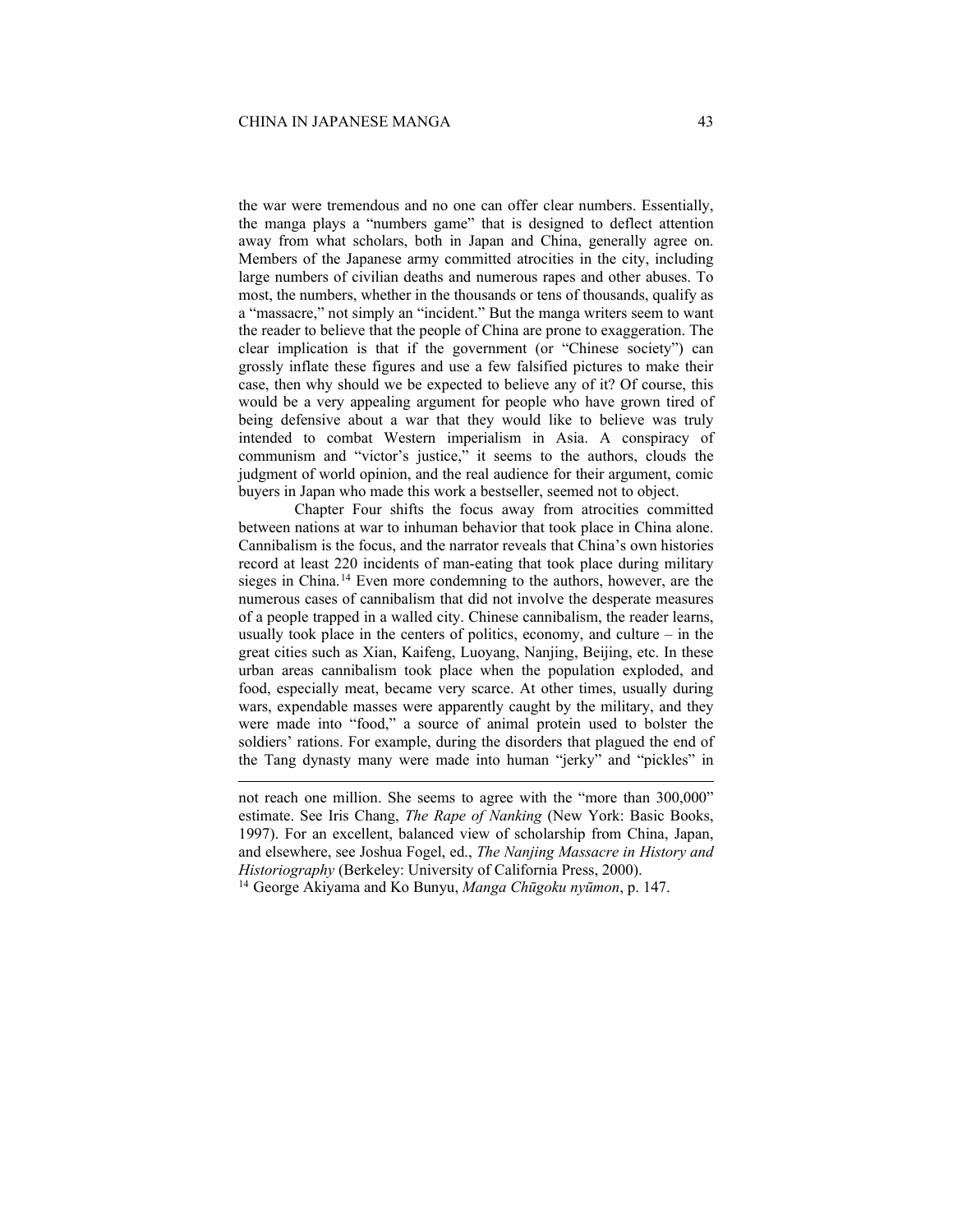order to be preserved for a long time and shipped to the fronts. Apparently, there were also "human cattle" that were bred for solely for consumption, or so claim the manga's authors!<sup>[15](#page-7-0)</sup>

Indeed, cannibalism occurred in China, just as it has appeared in virtually every part of the world, especially during times of duress. And Chinese annals do attest to cannibalism during times of war and famine. They also reveal symbolic forms of cannibalism, whereby one's enemies would be consumed to eliminate them and to absorb their strength. More disturbingly, there are recorded accounts of people (usually filial women) cutting off body parts to serve to sick parents and in-laws in a curative stew.<sup>[16](#page-7-1)</sup> But these practices were never condoned by the authorities, and the isolated (and in the case of "human cattle," uncorroborated) examples presented in the manga do not illustrate that Chinese people found cannibalism acceptable. In fact, most of the accounts in the Chinese histories (such as the *Han shu* or *Tang shu*) are presented to illustrate the immorality of those practicing the cannibalism. Rulers who ate their enemies, for example, are usually depicted as tyrants. In fact, the very definition of a tyrant would be one who treated his subjects like "birds, beasts, and fish." Meanwhile, medicinal and filial cannibalism were greatly reviled by mainstream scholars in China as well as by the state.<sup>[17](#page-7-2)</sup>

Naturally, the writers of the manga overlook the complexity of the issue of cannibalism, which is hardly surprising. The authors focus on examples that seem to prove their point and ignore evidence that contravenes it. What is the point? Once again, there seems to be a subtext that offers a counterattack to Chinese accusations of brutality during Japanese occupation. In the eyes of Chinese accusers, the great sin of the war was the abuse of innocent people, who were raped and killed. The manga authors imply that the accusers should look to their own past, where signs indicate that not only did Chinese kill their own, they ate them too –

<span id="page-7-0"></span><sup>15</sup> Ibid., pp. 149-158.

<span id="page-7-1"></span><sup>&</sup>lt;sup>16</sup> Donald Sutton describes these various forms of historical cannibalism in "Consuming Counterrevolution: The Ritual and Culture of Cannibalism in Wuxuan, Guangxi, China, May to July 1968," *Comparative Studies in Society and History* 37/1 (1995): 136-172. See also Key Ray Chong, *Cannibalism in China* (Wakefield, NH: Longwood Academic Press, 1990) and Zheng Yi, *Hongse jinian bei* [Scarlet Memorial] (Taipei: Huashi chubanshe, 1993).

<span id="page-7-2"></span><sup>&</sup>lt;sup>17</sup> Sutton, "Consuming Counterrevolution," p. 151.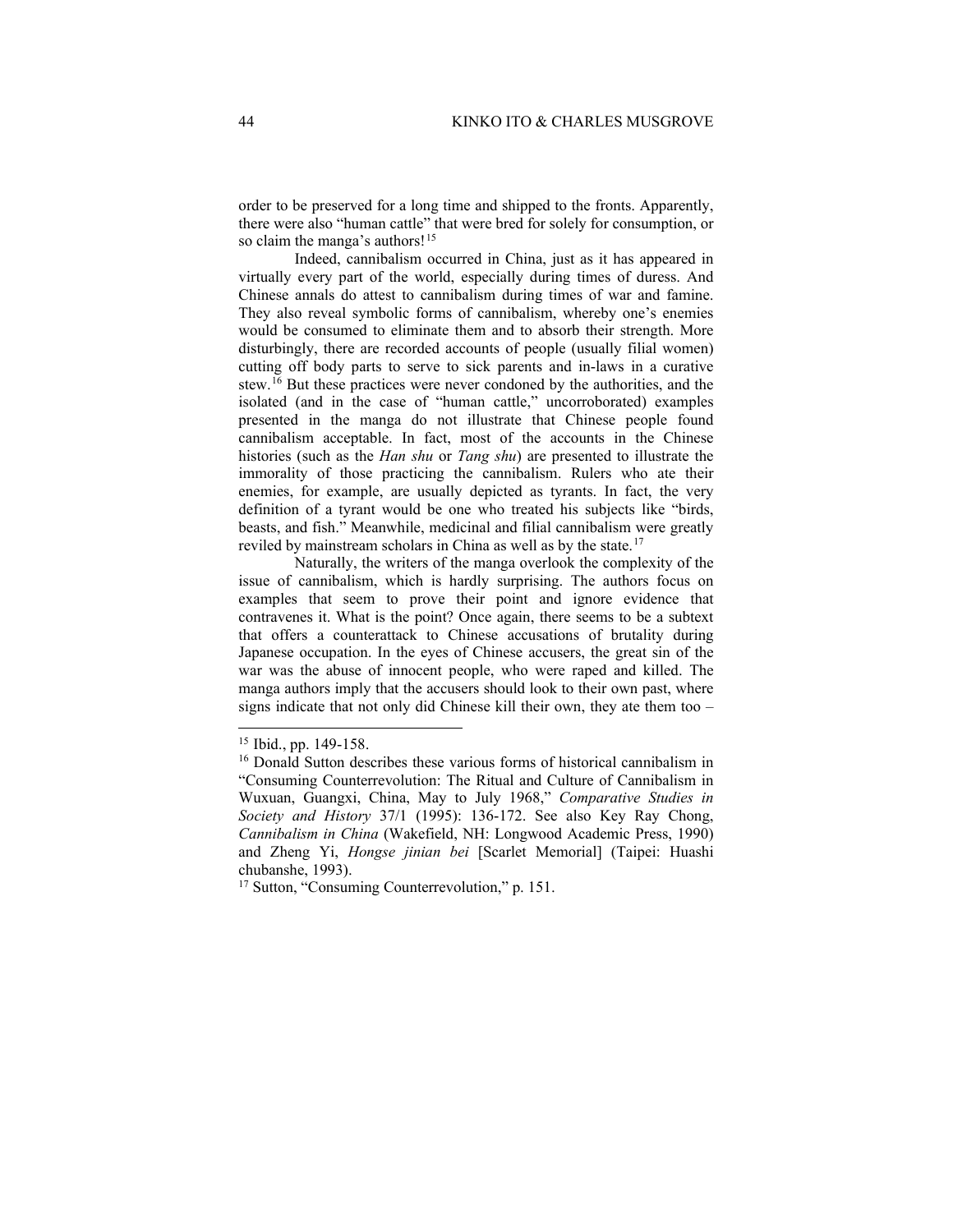even during peacetime! So, the writers essentially ask their readers, which is really the immoral nation here?

The book then goes on to relate China's recent and historical aggressiveness in military and diplomatic matters. For example, the manga writers remind readers, Japan has not been the only nation that has had to handle China's expansionist claims regarding territorial waters. For example, South Korea must deal with China in regard to the continental shelf, the Philippines about the economic territorial waters, and several nations such as Vietnam, Malaysia, Brunei and the Philippines all claim the South China Sea as their territorial waters as well. According to Dokugusuri, China is impudent and audacious. It is ready to use military force in order to expand its territorial waters. The population explosion, environmental destruction in the inland, drying up of resources and so on has led China to look for sea resources, especially for oil fields in the ocean. [18](#page-8-0) Meanwhile, China has historically exercised its muscle, and continues to do so, in maintaining an empire that includes Tibet, Inner Mongolia, and a good portion of Central Asia; and now it threatens to destabilize the region with its ambitions to attack democratic Taiwan. What is the Japanese government doing about this aggressive behavior? Dokugusuri actually says that the Japanese government is so weak that no one person or political party can make a difference when it comes to "the Chinese problem," and he calls the powers that be "chicken."

## **Discussion**

*Manga Chūgoku nyūmon* is a comic book that belongs to a genre called *kyōyō manga*, or "academic" or "educational" manga. It can be used as a textbook, and one can certainly learn much about China because it presents much data and statistics from some reliable sources and explains important technical terms in history and politics. By referring to "experts" and statistics, the book effectively convinces the casual reader that it presents the reality of China. Readers, especially the young, may not be discrete enough to be able to judge the truth or falsity of selective historical facts and statistics, which often can, in fact, be used to depict two or more totally different versions of the same history. Nevertheless, one learns something about China. The reader may be perturbed by certain claims and start to think critically about the situation, or the book may never make any impact at all.

<span id="page-8-0"></span><sup>18</sup> George Akiyama and Ko Bunyu, *Manga Chūgoku nyūmon*, pp. 196-199.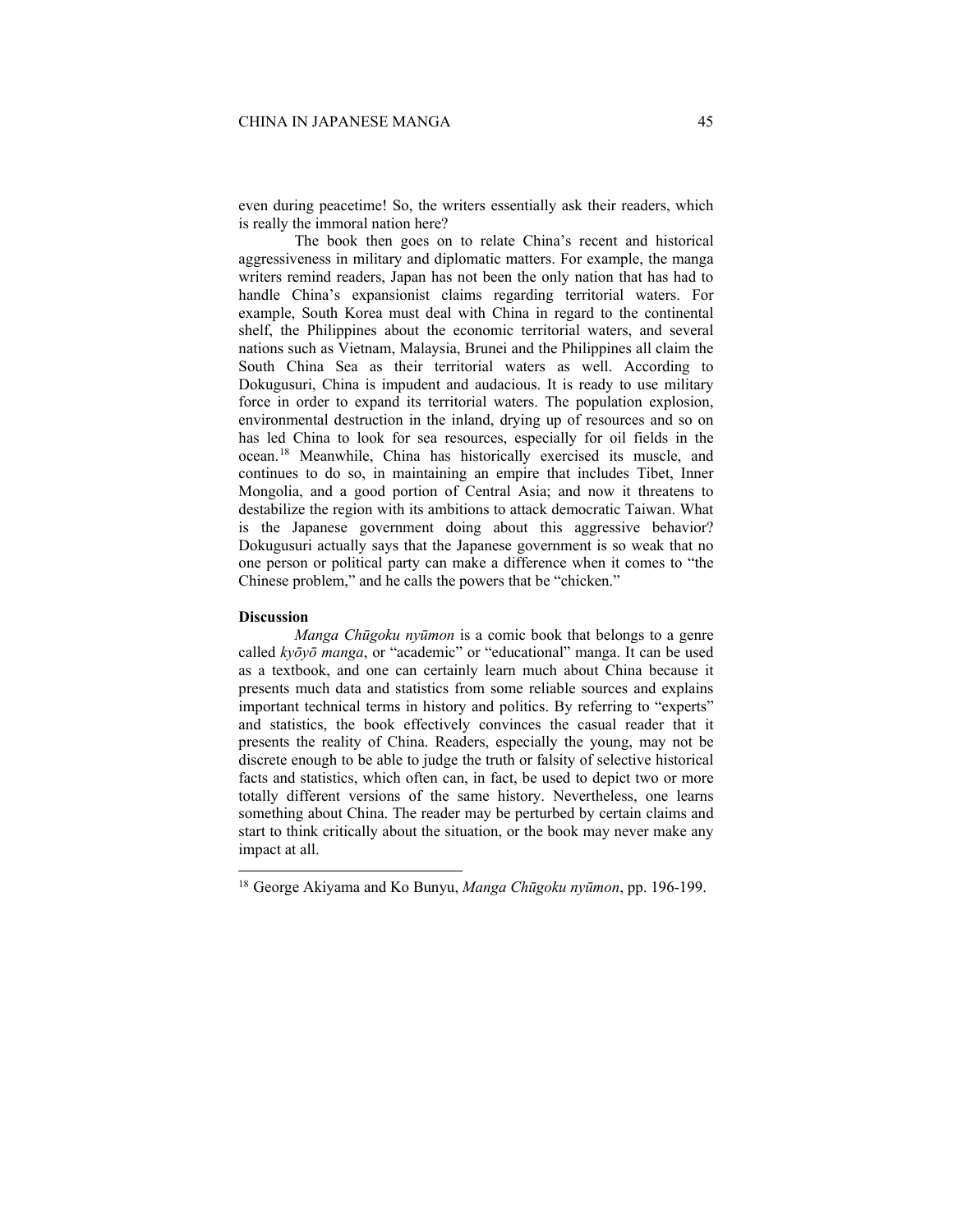Different opinions abound in regard to educational manga. Many lament the decrease of intellectual activity when people read only manga while others say that manga provides very important information. The pictures make it easier to understand difficult concepts that are otherwise very hard to grasp, or in which people may not be interested. In spite of the negativity of some of the pictures, the reader is ready to learn when his or her interest is stirred.

Manga in Japan has a long history. During World War II, certain manga were drawn in the form of propaganda leaflets for the local populace or to be dropped along enemy lines. The propaganda manga was also intended to increase the morale and productivity of the Japanese workers.<sup>[19](#page-9-0)</sup> In a very popular manga series, *norakuro* [The Black Stray] by Suiho Tagawa*,* the Chinese soldiers were depicted as pigs fighting against the Japanese during World War II.[20](#page-9-1) *Manga Chūgoku nyūmon* seems to be a form of propaganda because it presents the Japanese perspective, seemingly to the exclusion of others. Some say that the book belongs to a new and growing Japanese literary genre called "nationalist comics."[21](#page-9-2)

But this "nationalistic" perspective ignores some fundamental aspects of Japan's own history, which has been intricately tied with that of China. From ancient times, the Japanese sent envoys to China to learn more about what at the time was the most advanced nation. Himiko, the queen of Yamataikoku, is said to have sent messengers to China in 239. Japan also sent an embassy to China in 413. The tumulus mounds from the fourth and fifth centuries definitely show a Chinese influence. At the beginning of the sixth century, Gokyō Hakase came from Korea and lectured to Japanese intellectuals about the books on Confucianism. Buddhism came to Japan from India to Central Asia and then through China and Korea in 552. Japan sent Imoko Ono to the Sui Dynasty (581-618) of China as an envoy in 607.[22](#page-9-3)

<span id="page-9-0"></span><sup>19</sup> Kinko Ito, "A History of Manga in the Context of Japanese Culture and Society." *Journal of Popular Culture* 38/3 (2005): 456-475.

<span id="page-9-1"></span><sup>20</sup> Paul Gravett, *Manga: Sixty Years of Japanese Comics* (London: Laurence King Publishing, 2004), p. 22.

<sup>21</sup> Hiroko Tabuchi, "Racist Comics Gain Popularity in Japan," *Goldsea Asian American Daily*, December 1, 2005 (http://goldsea.com/Asiagate/

<span id="page-9-3"></span><span id="page-9-2"></span><sup>512/01</sup>comics.html). 22 Motohisa Yasuda, *Kisokarayokuwakaru nihonshi* (Tokyo: Obunsha, 1989).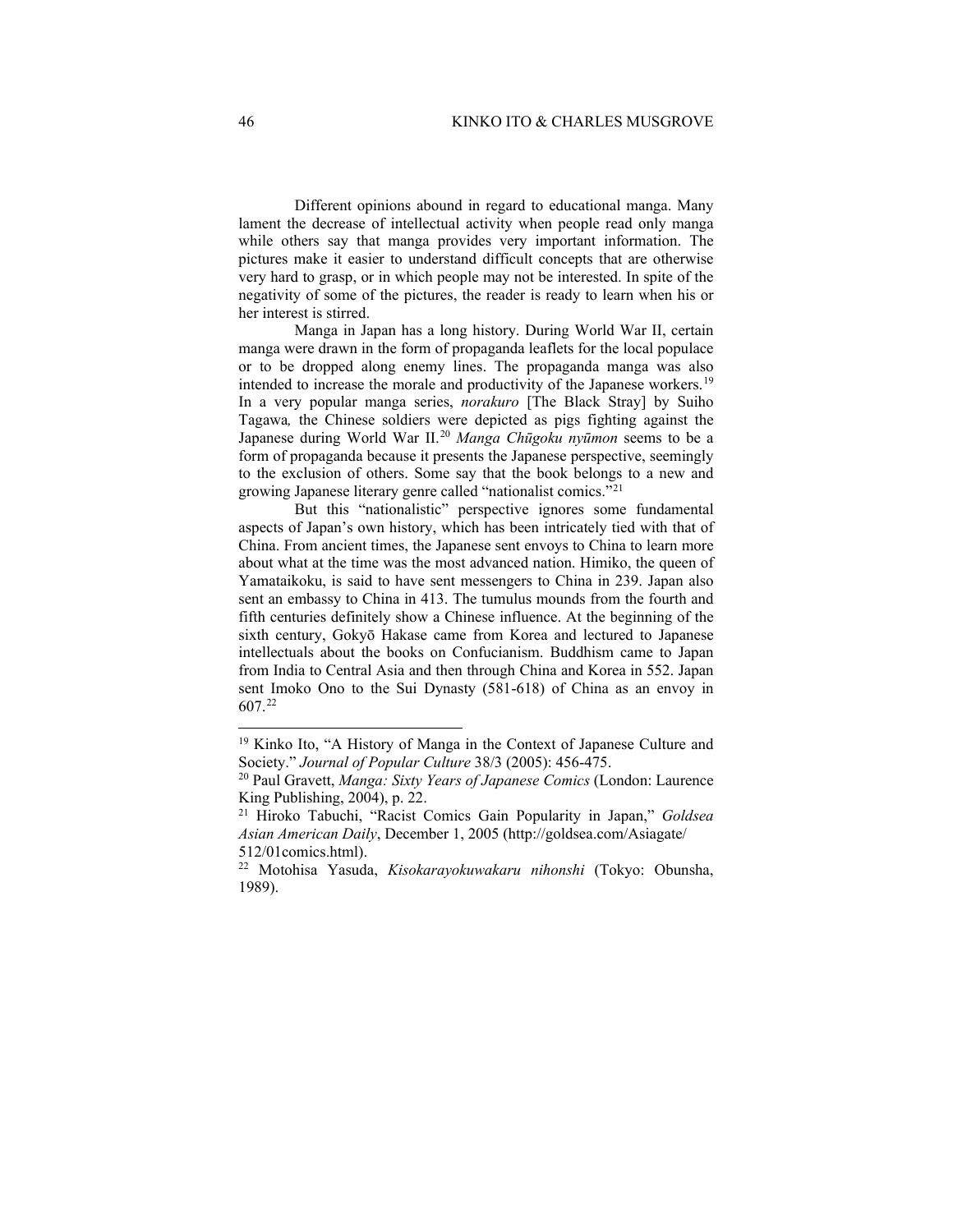During the seventh and eighth centuries, China was the most technologically advanced nation in the world. Japan sent embassies to the Tang emperors (618-907) and adopted the Chinese calendar, Chinese characters, their provincial system and bureaucratic patterns, and established permanent capitals imitating Chinese ones. Japan also imported technology from China: textiles, metal working, bridge building, architecture, etc. The Japanese also adopted Chinese literature, myths, and superstitions. In modern Japan the people still use "year periods" to count years according to the emperor's rule. During the Kamakura period Buddhist monks (Rinzai in 1191 and Dōgen in 1227) brought Zen to Japan, and the samurai class adopted it. Many aspects of modern Japanese culture, art, architecture, garden, martial arts, etc. derive from or are related to Zen, which originally came from China.<sup>[23](#page-10-0)</sup> China and the Chinese culture have been so much a part of Japanese history, culture, and society that it is selfdefeating to agitate for negating or criticizing China and its culture, philosophy, etc. in its totality. Interestingly enough, the book itself is written with Chinese characters and Japanese characters!

### **Conclusion**

*Manga Chūgoku nyūmon* is a bestseller that has sold more than 180,000 copies since its publication in August 2005.[24](#page-10-1) With this audience, however, the manga has missed an opportunity to explore the complex layers of Sino-Japanese relations. For example, instead of simply accusing the Chinese public and media of hypocrisy in their outrage over the prostitution incident of 2003, it would have been more constructive to describe the reign of censorship that prevents a frustrated Chinese public from, in fact, criticizing its own government overly much for the laxity of enforcement regarding prostitution laws. In an environment where it is taboo to criticize one's own government in print (though this is not true of the Hong Kong press, which fired the first salvo), it arguably makes public frustration run even higher, and perhaps encourages more exaggerated responses against "permissible" objects of moralistic anger – the Japanese foreigner.

But, of course, subtle analysis of the pressures and contradictions within Chinese public opinion do not seem to have been the original intent

<span id="page-10-0"></span><sup>&</sup>lt;sup>23</sup> Edwin O. Reischauer, *Japan: The Story of a Nation*, 4<sup>th</sup> ed. (New York: McGraw, 1990).

<span id="page-10-1"></span><sup>24</sup> Tabuchi, "Racist Comics Gain Popularity in Japan."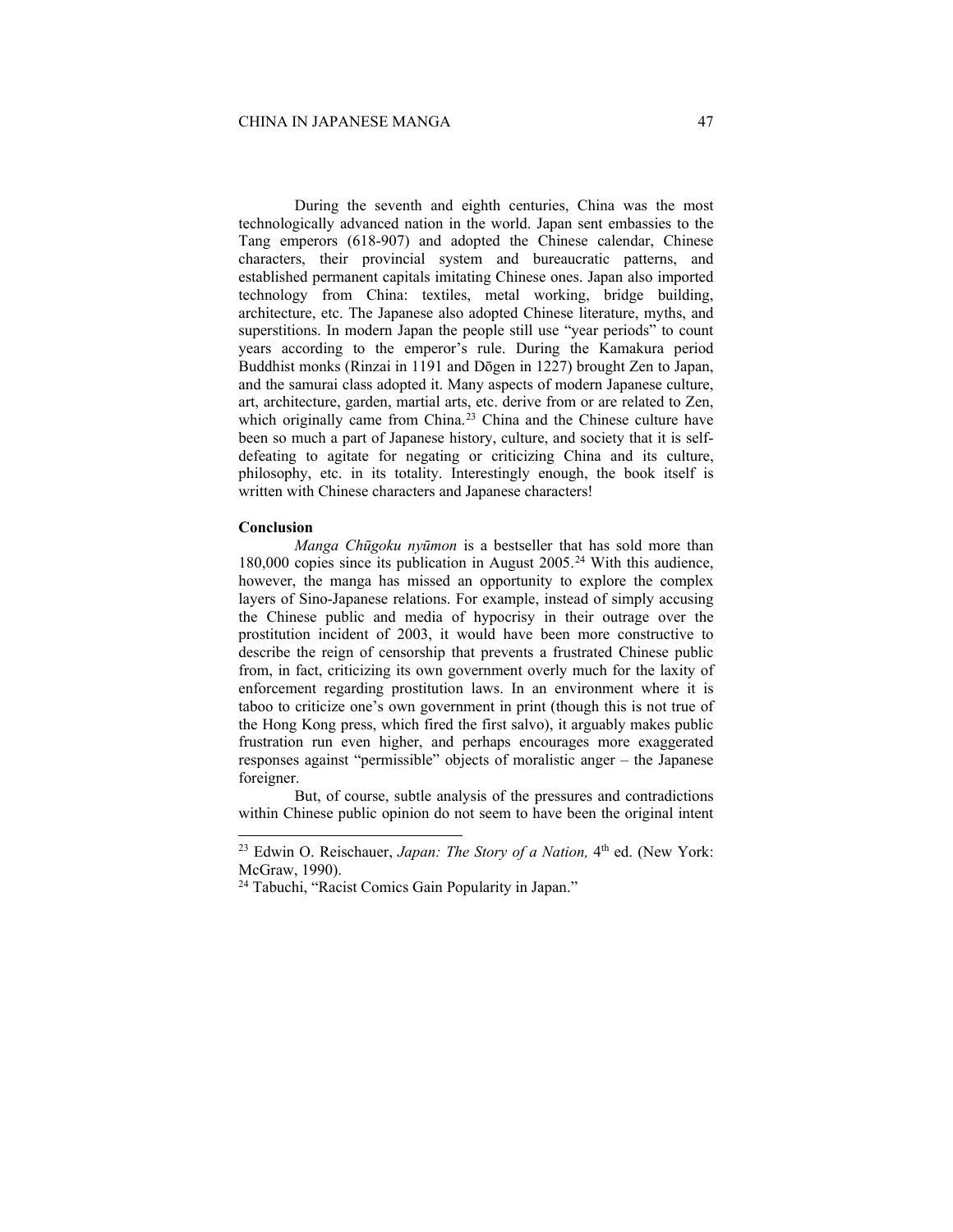of the authors and publishers of *Manga Chūgoku nyūmon.* Overall, the work represents a more banal attempt to point the finger back at the incessant accusers from China and the rest of East Asia (another volume assassinates the character of Korean culture and history as well, with the protagonist in that one proclaiming, "There is nothing at all in Korean culture to be proud of").[25](#page-11-0) In doing so, and particularly in using such a simplistic manner that hides the real complexities of the issues raised, the manga writers ironically reveal as much about themselves as they do about their "poisonous medicine" concerning China. The manga effectively appeals to those who are tired of being labeled the "immoral aggressor" in events that happened more than sixty years ago. In other words, it represents a far more defensive reaction than the attacking style of its historical rhetoric would seem to indicate. The important issues raised in this work are the killing of innocents, exploitation of women, and military/diplomatic aggressiveness. These are the very same activities that the Japanese military has been condemned for perpetrating during the war. But this work does take the counterattack a step further, if only in adding the charge that the Chinese are worse, because supposedly they commit these atrocities upon themselves, and in peacetime no less.

One must certainly be careful not to inflate the revelations that a comic book might make about the people who buy it, especially when that work is a bestseller. People buy popular items for different reasons, of course. Many in Japan, with a society that values conformity, may have bought the book simply to find out what everyone else seems to be reading. Manga – even one that presents itself as educational as well – is mainly for entertainment. So are we in fact taking this work too seriously? One interesting aspect of this genre of informational manga is that it is the perfect media for conveying an overly simplistic message. Comics are not expected to portray "reality" like a photograph is assumed to do. They are, by nature, caricatures, which are expected to exaggerate to some degree. The genre, in fact, disarms the reader, who tends to suspend full rational judgment, even as the work presents the oversimplifications as "facts" supported by "research" and "experts." Thus, without the rigors of anything approaching academic review, the writers are free to offer what the "gut" tells one is true about the subject.

<span id="page-11-0"></span><sup>25</sup> The manga in question – Sharin Yamano, *Ken Kanryū* [Hating the Korean Wave] (Tokyo: Fuyūsha, 2005) – can also be seen as a reaction to a recent Korean vogue in popular Japanese culture.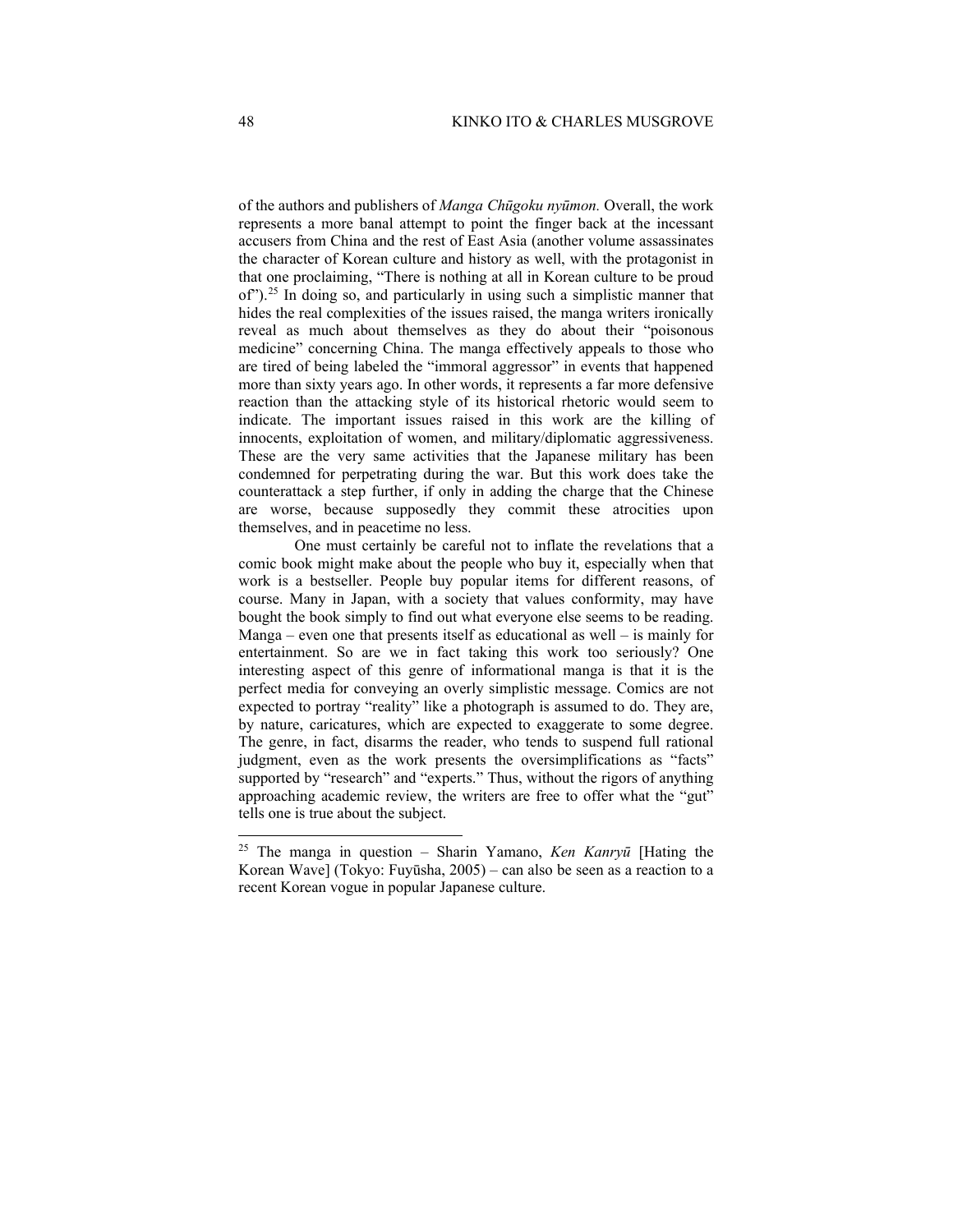To those who agree with the gut "analysis" – perhaps because they are the targeted audience of social "insiders" – such a portrayal might be recognizable as an oversimplification. In many cases, even to the intelligent reader, the gross manipulations are not necessarily bothersome, because the work can more easily be dismissed by an insider as "simply a comic book." But to those on the outside, the oversimplification is usually not amusing and the charges cannot simply be dismissed as representing the views of a simple comic book. Instead, to the outsider the comic book tends to be construed as representative of the "genuine feelings" of the writers and even the readers. Certainly, that is part of the story of why the now infamous cartoons of Muhammad (published in 2005) were not considered funny or excusable to many in the Muslim world despite protestations by Europeans that they were but an experiment in freedom of speech.

Comparing this comic to the Muhammad cartoons brings to mind one last interesting interpretation that might be drawn from this bestselling manga. Just as many Europeans seem bewildered by the response of Muslims in some parts of the world to the cartoons, Japanese people are often surprised by the "overreaction" in China and elsewhere to similar seemingly innocuous activities on the part of Japanese civilians. As far as we know, there have been no violent protests in China as a result of the publication of *Manga Chūgoku nyūmon*; but to many in Japan, the Chinese are all too prone to rock throwing and violent protests with little provocation. This is made all the more mysterious to many average Japanese by the fact that even when confronted with perturbing information and data (for example on China's recent military aggressiveness), the Japanese usually do not act upon their disturbed emotions. Japanese people are unlikely to start stoning the Chinese embassy or consulates in Japan. They are not even likely to attack or verbally abuse Chinese residents in Japan. The Japanese people will continue to read and write Chinese characters and, they will continue to eat tremendous amounts of Chinese *ramen* noodles and pot stickers. Many will still observe traditional festivals according to the Chinese lunar calendar.

Is this difference in collective responses due to an inherent Japanese character that makes them more averse to confrontation, as the manga writers imply? More likely, the violent Chinese responses are an outgrowth of the repression of free dialogue over the issues that continue to strain Sino-Japanese relations. It has been widely commented that the places where Muslim reactions have been most violent against the Muhammad cartoons represent largely repressive regimes where rulers have